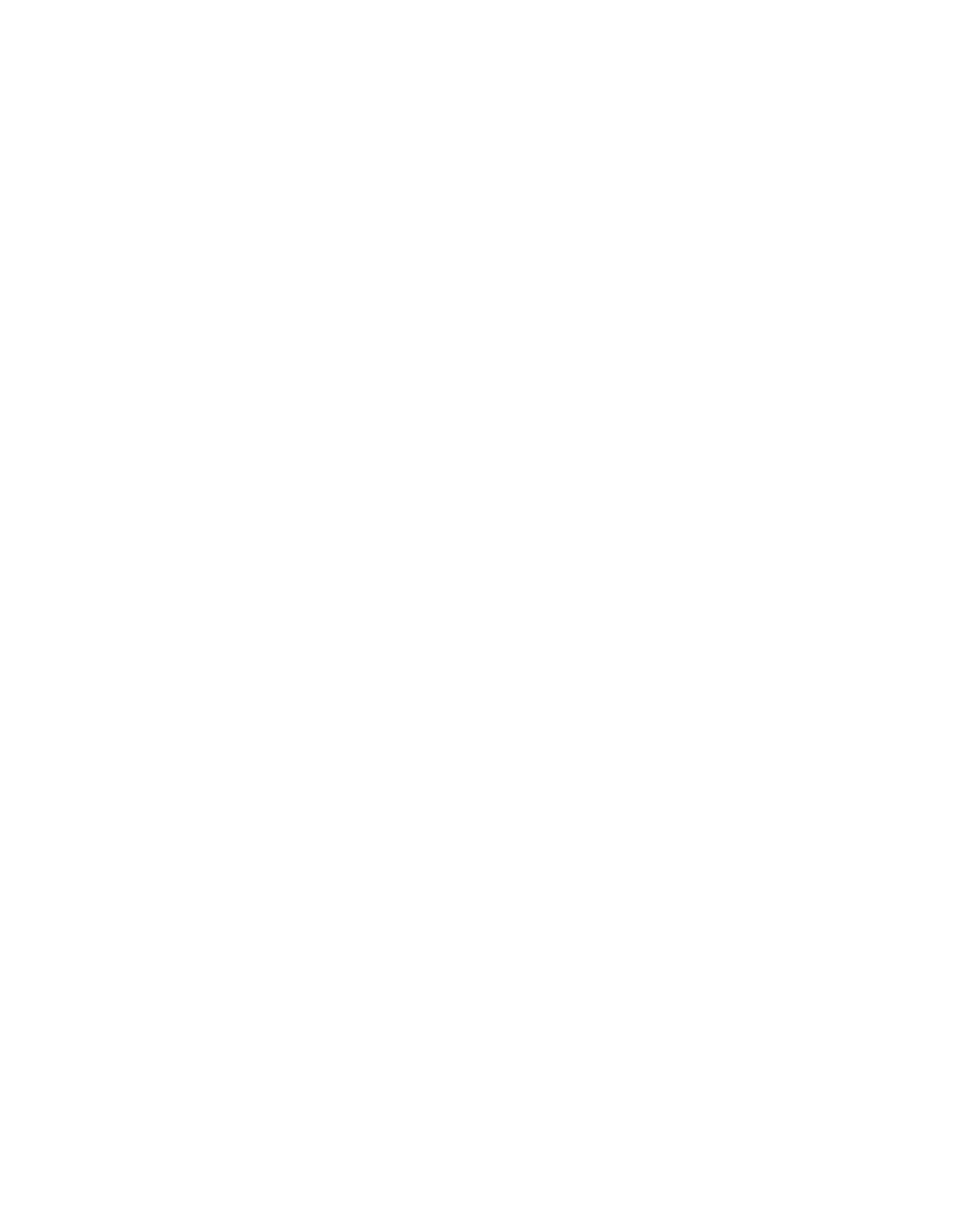#### **The Nature of the Crisis**

The causes of the subprime mortgage crisis and its effects are well known. The crisis hit low-income communities particularly hard, and thus many homes left vacant when their owner defaulted on their loan are concentrated in poor communities. While many of these homes have entered foreclosure and been resold, one small class of vacant properties, abandoned foreclosures, causes enormous problems for the communities in which they are located.

Abandoned foreclosures occur when a servicer or bank (individually or collectively, the "lender") decides against completing the foreclosure process.<sup>1</sup> Often, lenders will not obtain updated property valuations until after they have initiated foreclosure, and once they learn the property is worth less than the costs of foreclosure, they abandon the proceeding. However, lenders are generally not required to notify anyone when they have ended their foreclosure efforts, and borrowers often do not realize they still own the home. Fearing foreclosure and inaccurately assuming the lender has taken control of the property, the borrower abandons the house. The home is left vacant and often becomes vandalized and dilapidated. Though only a small percentage of vacant properties are abandoned foreclosures, the unclear ownership of these properties exacerbates the problems that come with vacancy.

 $\overline{a}$ 

Indeed, this dual abandonment by borrower and lender harms everyone involved with the property. The collateral's limited remaining value may be destroyed, removing any chance the lender had of recovering the lost loan amount. The borrower is without a home and yet, because the property remains in their name, they may accrue tens of thousands of dollars in back taxes and code violation penalties. Meanwhile, the abandoned property harms the community because it may lead to increased crime (from vandalism and by providing a location for criminal activity), becomes a fire hazard, accumulates code violations, and often must be maintained at the local taxpayer's expense. Further, because abandoned foreclosures depress local property values and the record owner is unlikely to pay the property taxes, the municipality's revenue base is eroded. Interested community members may also be unable to determine who owns the property or be able to force the property owner or mortgage holder to take responsibility for the property.

As there is no universal solution to the abandoned foreclosure crisis, community leaders must craft creative solutions using federal, state, and private law. The following discussion highlights some of the central ideas and tools available to those interested in combating community blight, vacant properties, and abandoned foreclosures.

#### **Federal Law**

Even after the most recent financial crisis, federal lawmakers and regulators have not adequately addressed the issue of abandoned foreclosures. Though agencies such as the Consumer Financial Protection

<sup>1</sup> Government Accountability Office, *Mortgage Foreclosures, Additional Mortgage Servicer Actions Could Help Reduce the Frequency and Impact of Abandoned Foreclosures* (Nov. 2010), *available at*  http://www.gao.gov/assets/320/312243.pdf.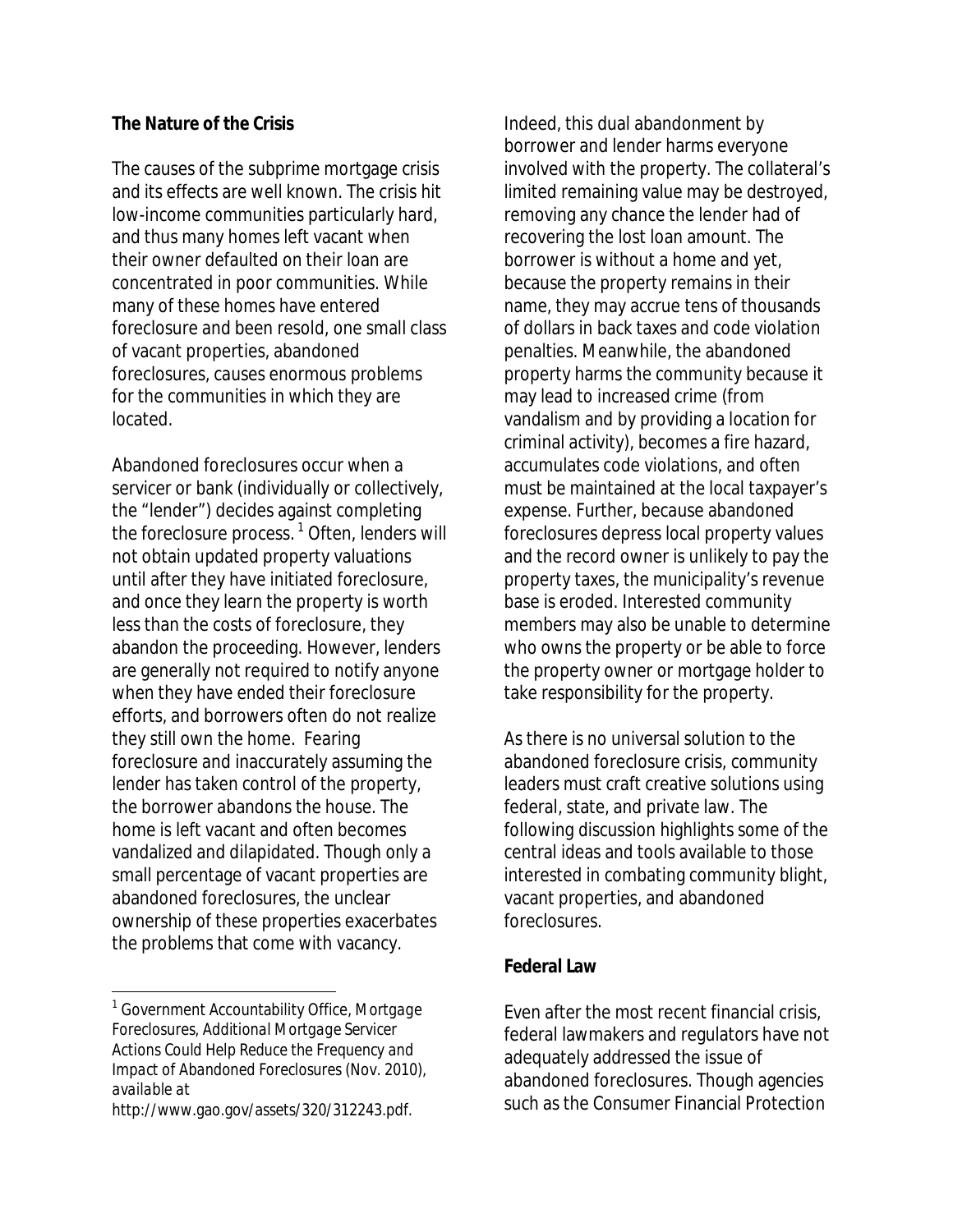Bureau have proposed, and in some cases enacted, regulations dealing with the process leading up to foreclosure, 2 no regulations have been enacted to directly regulate lenders who decide to delay or abandon foreclosure proceedings.

## **State Law**

 $\overline{a}$ 

Despite the increasing presence of federal law around foreclosure processes and real estate transactions, the richest body of foreclosure law remains state law. Thus, state law provides community members a wider array of potential solutions to abandoned foreclosures. Some can be pursued in court without the need for new causes of action, while others will require legislative action to create new property management regimes. A few of the most promising options are discussed below.

- 1. Judicial Solutions
	- a. Public Nuisance Actions

In some states, citizens can bring a public nuisance action against the servicer or bank for creating hazardous conditions. A private party's ability to bring a public nuisance action is controlled by local law, but there are two primary ways public nuisance law is structured. Usually, the local government must bring the action, but private individuals can file complaints to a particular government agency. However, in some jurisdictions, concerned individuals

have been empowered to pursue civil remedies directly against the property owners causing the public nuisance. When private individuals can bring public nuisance suits, they can obtain permanent injunctions or liens against the property (perhaps even with first priority position) that will allow them to convince the borrower or lender to abate the nuisance or release their interest in the property to the local government, a land bank, or a nonprofit entity. For an in-depth look at public nuisance law in the United States, see Professor Kermit Lind's article, *Can Public Nuisance Law Protect Your Neighborhood from Big Banks*.

b. Quiet Title Actions

Further, community groups can advocate for borrowers to use quiet title actions to combat foreclosures. A quiet title action is a "proceeding to establish a plaintiff's title to land by compelling the adverse claimant to establish a claim or be forever estopped from asserting it."<sup>3</sup> The borrower would thus have to bring the claim, but it is perhaps possible for the borrower to force the lender to release their lien interest in the property by relying on equitable claims based on principles similar to those that underlie defenses such as laches.

Laches is an equitable defense that can be raised against a party who has delayed asserting their claim.<sup>4</sup> In North Carolina,

<sup>2</sup> *See generally*, Consumer Financial Protection Bureau, *2012 Real Estate Settlement Procedures Act (Regulation X) Mortgage Servicing Proposal*, 12 C.F.R. § 1026 (Sep. 17, 2012), *available at* http://www.regulations.gov/#!documentDetail;D= CFPB-2012-0034-0015.

 $^3$  Action, Black's Law Dictionary (9<sup>th</sup> ed. 2009).

<sup>4</sup> *See* RESTATEMENT (THIRD) OF RESTITUTION & UNJUST ENRICHMENT § 70 (2011).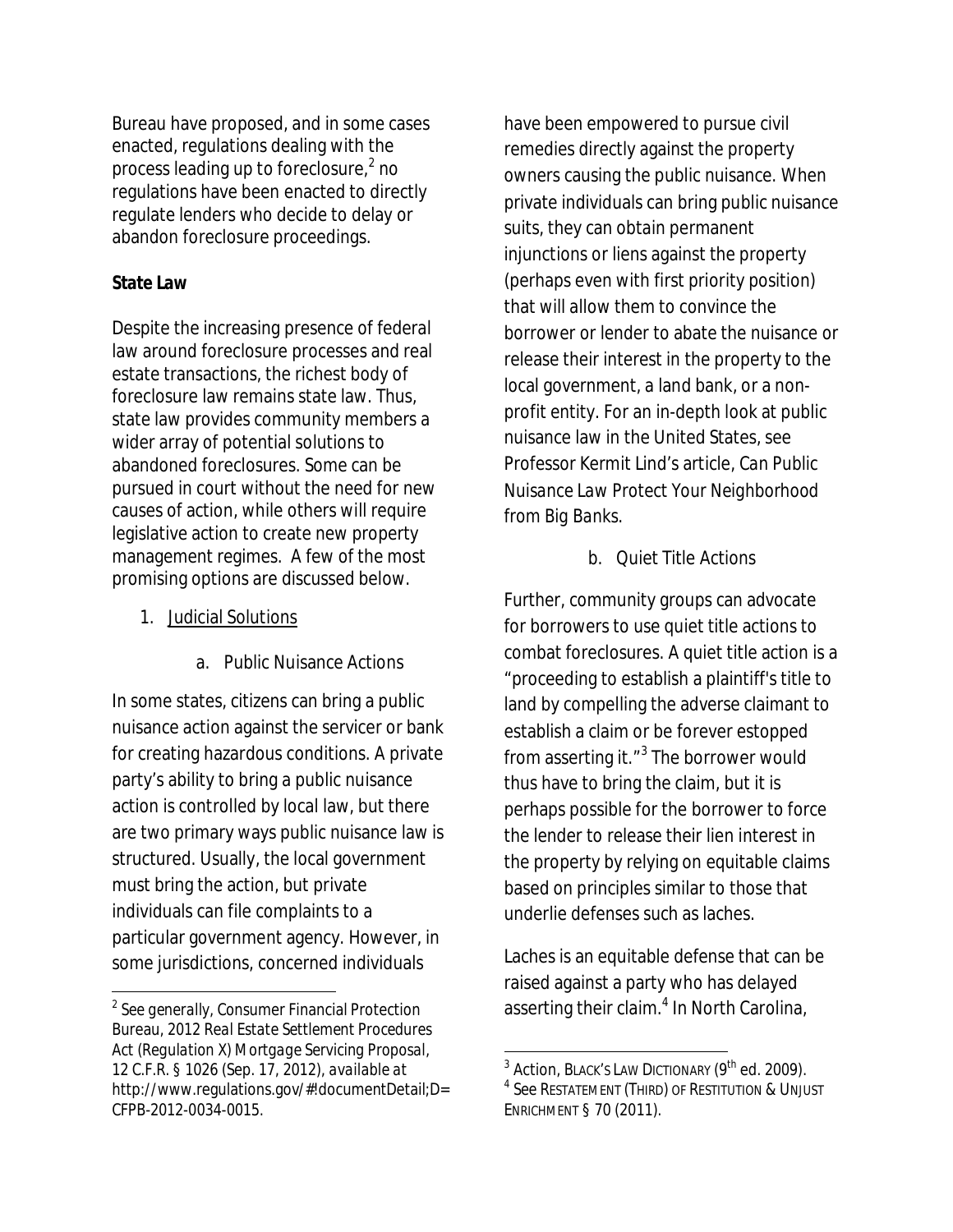laches applies where: "a delay of time has resulted in some change in the condition of the property or in the relations of the parties." The mere passage of time is not enough to constitute laches, but instead the delay must have injured party seeking to invoke laches, and the claimant must have known of the existence of the grounds for the claim.<sup>5</sup> Because the borrower's home ends up in a dilapidated state and they are left with enormous unpaid tax and code penalties, the borrower may be able to show that the delayed foreclosure harmed their interests, and that this would justify a court in deciding against the lender in a quiet title action.

- 1. Legislative solutions
	- a. Land Banks

When there are a large number of vacant properties and the properties are accumulating code violations or have title problems, land banks can be an important solution to community blight. Land banks are public or private entities "created to efficiently acquire hold, manage, and develop tax-foreclosed property."<sup>6</sup> Land banks can take numerous forms, from cityrun operations to non-profit organizations created to serve a community's needs. The specific powers of a land bank will depend

 $\overline{\phantom{a}}$ 

on the legal structure chosen or the nature of any state enabling legislation, but land banks can be empowered to:

- 1) Have bidding priority at tax sales such as "credit bids" and "trump bids,"
- 2) Extinguish delinquent taxes,
- 3) Hold property tax-free,
- 4) Conduct property inspections and maintenance,
- 5) Expedite the tax foreclosure process,
- 6) Create insurable and marketable title for vacant properties,
- 7) Deconstruct abandoned property and sell the salvaged material,
- 8) Assembly small, contiguous lots into developable property, and
- 9) Hold deeds in escrow after sale to a developer to ensure the property is used to improve the community.

For land banks to be the most effective, it will be important to ensure the land bank has a consistent internal source of funding. Relying on donations or on year-to-year appropriations from a local government will prevent land banks from effective longterm planning. Considering many properties are held over a three to five year time frame, land banks need to be able to predict their future income streams. By working with state or local officials to enact or amend land banking legislation, consistent funding streams can be provided through:

<sup>&</sup>lt;sup>5</sup> MMR Holdings, LLC v. City of Charlotte, 148 N.C.App. 208, 209–10, 558 S.E.2d 197, 198 (2001). 6 Frank S. Alexander, *Land Banks and Land Banking*, CENTER FOR COMMUNITY PROGRESS (June 2011), *available at* 

http://www.communityprogress.net/filebin/pdf/n ew\_resrcs/LB\_Book\_2011\_F.pdf.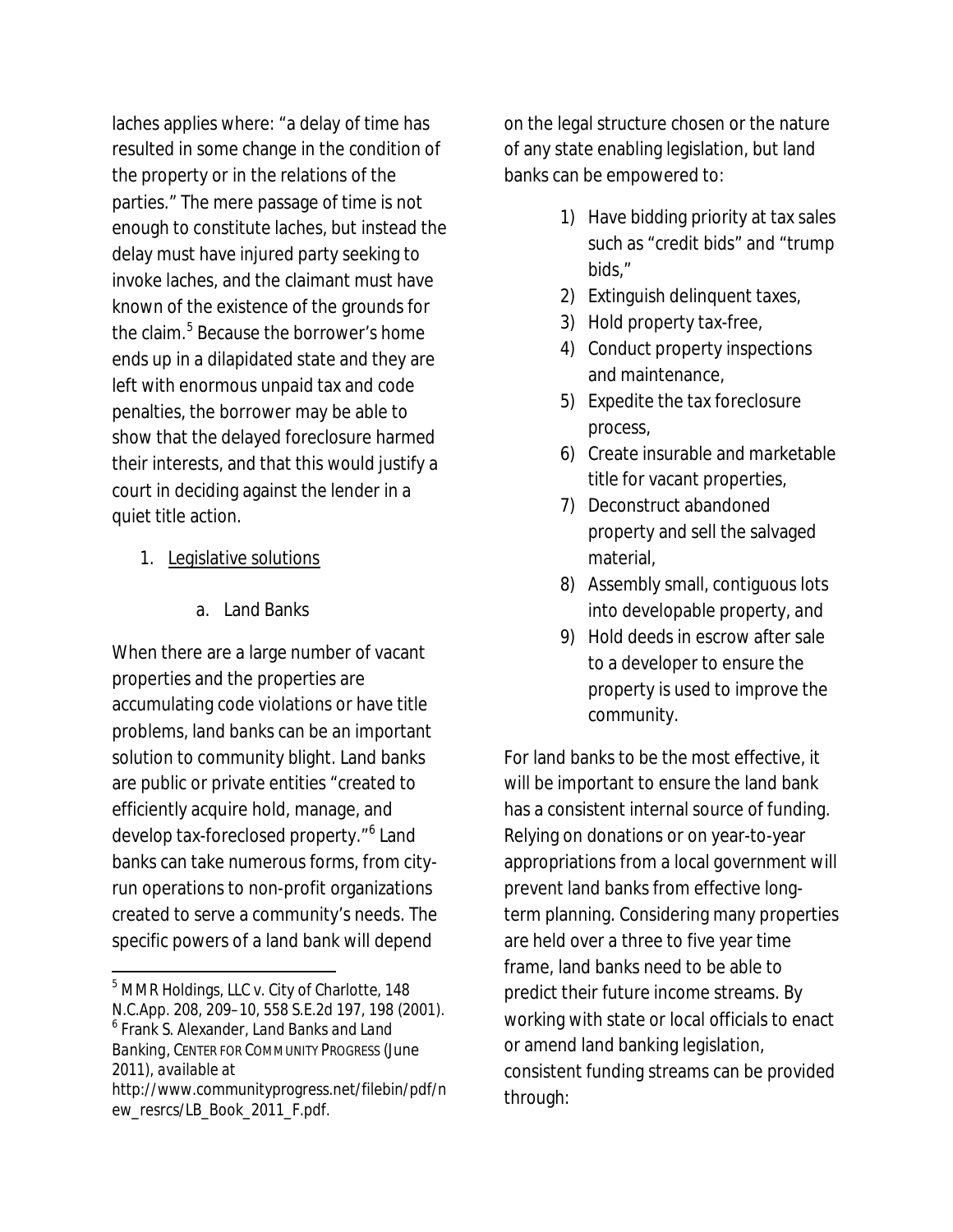- 1) Accumulated penalties and interest on a property's delinquent taxes and assessments paid upon final foreclosure,
- 2) Recapturing property tax revenues for several years after a property is transferred to a private party,
- 3) Charging fees for helping developers maintain and clear title on properties, and
- 4) Resale of acquired properties and building materials to qualified rehabbers and developers.

Many land banks also supplement these sources of funding with donations, grants from local governments, and federal funding through programs such as the Neighborhood Stabilization Program.<sup>7</sup>

> b. Vacant Property Registration **Ordinances**

If permitted under the applicable state law, municipalities can also enact vacant property registration ordinances (VPROs). VPROs require property owners to register a property once it becomes vacant or enters foreclosure, pay a periodic fee, and carry insurance on the property. VPROs allow a local government to accumulate data on the number of vacant properties in their

jurisdiction, keep current contact information for the property's owner, and help ensure that the property is secure and maintained.

Though VPROs are designed to deal with vacant property, they cannot address the abandoned foreclosure crisis unless a municipality recognizes an expansive definition of property ownership. If banks or servicers cannot be considered the property owner for the purposes of the registry, VPRO compliance and fees are likely to be ignored by the borrower just as they often ignore housing code compliance and the obligation to pay property taxes after they have left their home. $^8$ 

c. Code Enforcement Liens

Similarly, if permitted under the applicable state law, code enforcement and repair liens can also provide leverage for community groups or land bank institutions. Under these circumstances municipalities can make code violation penalties a part of the tax code and collectible by the tax assessor.<sup>9</sup> By doing so, the code penalties

 $\overline{a}$  $^7$  To be clear, in most states legislation will not be required to form a land bank, particularly if organized as a private, nonprofit corporation, but it may be required to give the land bank the broadest range of authority and/or a steady funding stream.

 $\overline{a}$ <sup>8</sup> For example, Cleveland's definition of owner includes not only the borrower whose name is on the title, but also *any "*person, firm, or corporation directly in control of the premises or having a legal or equitable interest in the property." C.C.O. §3101.05(j). Using such an expansive definition of ownership can help ensure that the lender who initiates the foreclosure action will be required to comply with a VPRO.  $<sup>9</sup>$  North Carolina has authorized municipalities to</sup> impose code enforcement liens. N.C.G.S. § 160A-216. These liens are inferior to state, local, and federal taxes, but have priority over all other liens. N.C.G.S. § 160A-233. Raleigh has enacted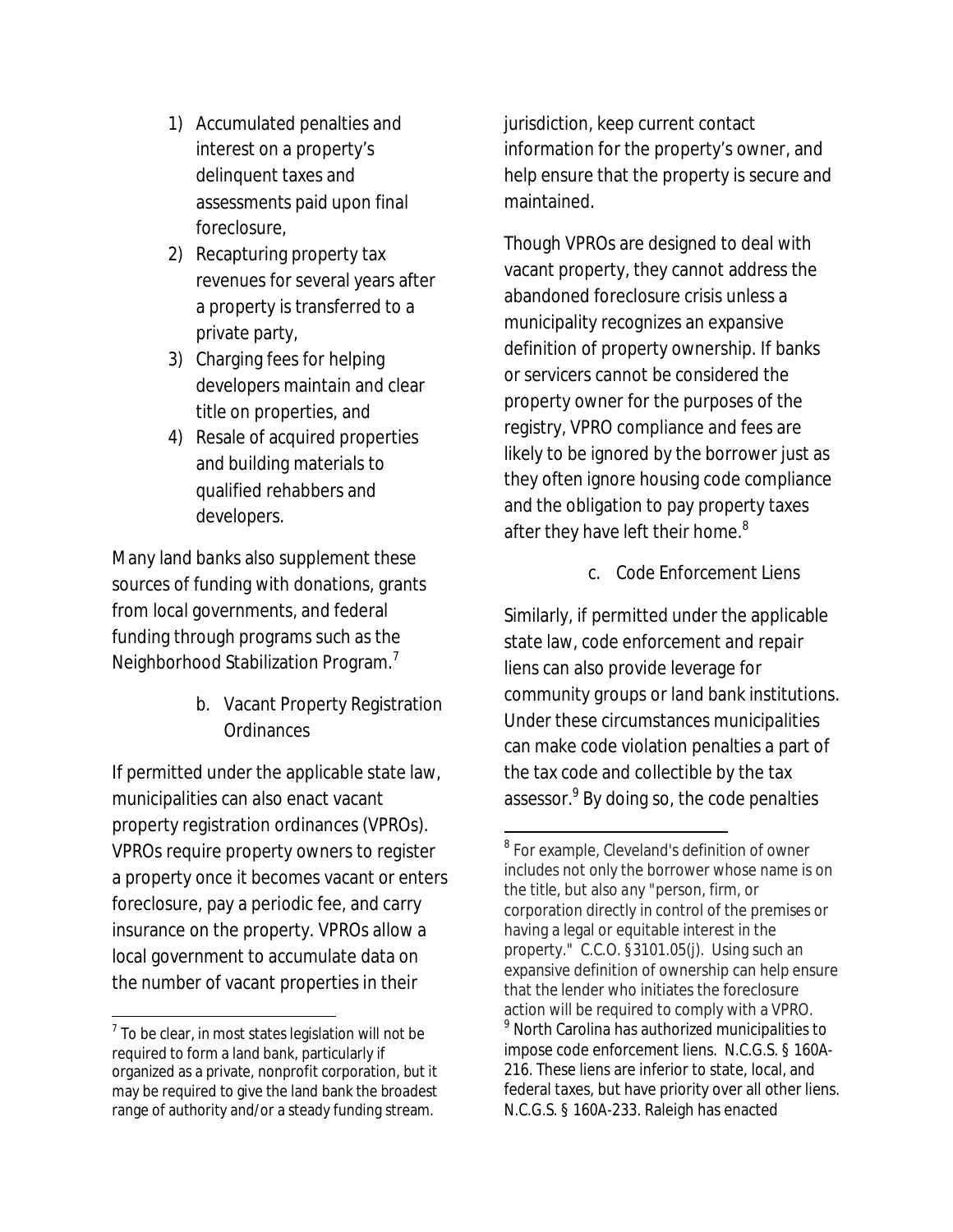gain a form of "super priority" that will hold the first lien position which can even displace the lender's interest in the property. Considering most abandoned homes are low-value properties, the back taxes and code penalties may consume much of the property's value. If so, the lender may be willing to release their lien interest and donate the property as they know foreclosure will never become cost effective.

## **Private Law**

 $\overline{a}$ 

There are two sources of private law that individuals may be able to utilize to address abandoned foreclosures. First, the community blight provisions of the National Mortgage Settlement (the "AG Settlement") have the potential to be a powerful force for addressing community blight and perhaps abandoned foreclosures. Second, Reinvestment Partners has had success compelling foreclosure under a deed of trust.

# 1. The National Mortgage Settlement

The AG Settlement is a joint state-federal settlement between 49 state attorneys general (Oklahoma did not sign onto the settlement) and the country's five largest mortgage servicers (the "Big Five"): Ally/GMAC, Bank of America, Citi, JP Morgan Chase, and Wells Fargo. The settlement absolved the Big Five of potential liability arising out of allegedly

defective mortgage practices in exchange for \$25 billion dollars in mortgage relief to borrowers whose loans are owned by the Big Five.

The AG Settlement lays out what it calls "Measures to Deter Community Blight," and mandates that Servicers "shall develop and implement policies and procedures to ensure that REO properties<sup>10</sup> do not become blighted," along with policies that "enhance participation and coordination with state and local land bank programs, neighborhood stabilization programs, nonprofit redevelopment programs, and other anti-blight programs." Currently, servicers are not required to make these plans publicly available.

Potentially the most important provision of the settlement related to abandoned foreclosures can be located at Exhibit A. Section 8, Paragraph 4, which states that when the "Servicer makes a determination not to pursue foreclosure action on a property with respect to a first lien mortgage loan, the Servicer shall:

> a. Notify the borrower of Servicer's decision to release the lien and not pursue foreclosure, and inform the borrower about his or her right to occupy the property until a sale or other title transfer action occurs, and

 $\overline{\phantom{a}}$ 

ordinances allowing the city to impose civil penalties and code enforcement liens against properties that are public nuisances or for the costs of nuisance abatement. Raleigh Code of Ordinances §§ 12-6002–05, 10-6123.

 $10$  An REO property is a property fully owned by the lender after an unsuccessful foreclosure sale. While abandoned foreclosures are not REO properties since ownership is in a state of limbo, REO properties are often themselves sources of community blight.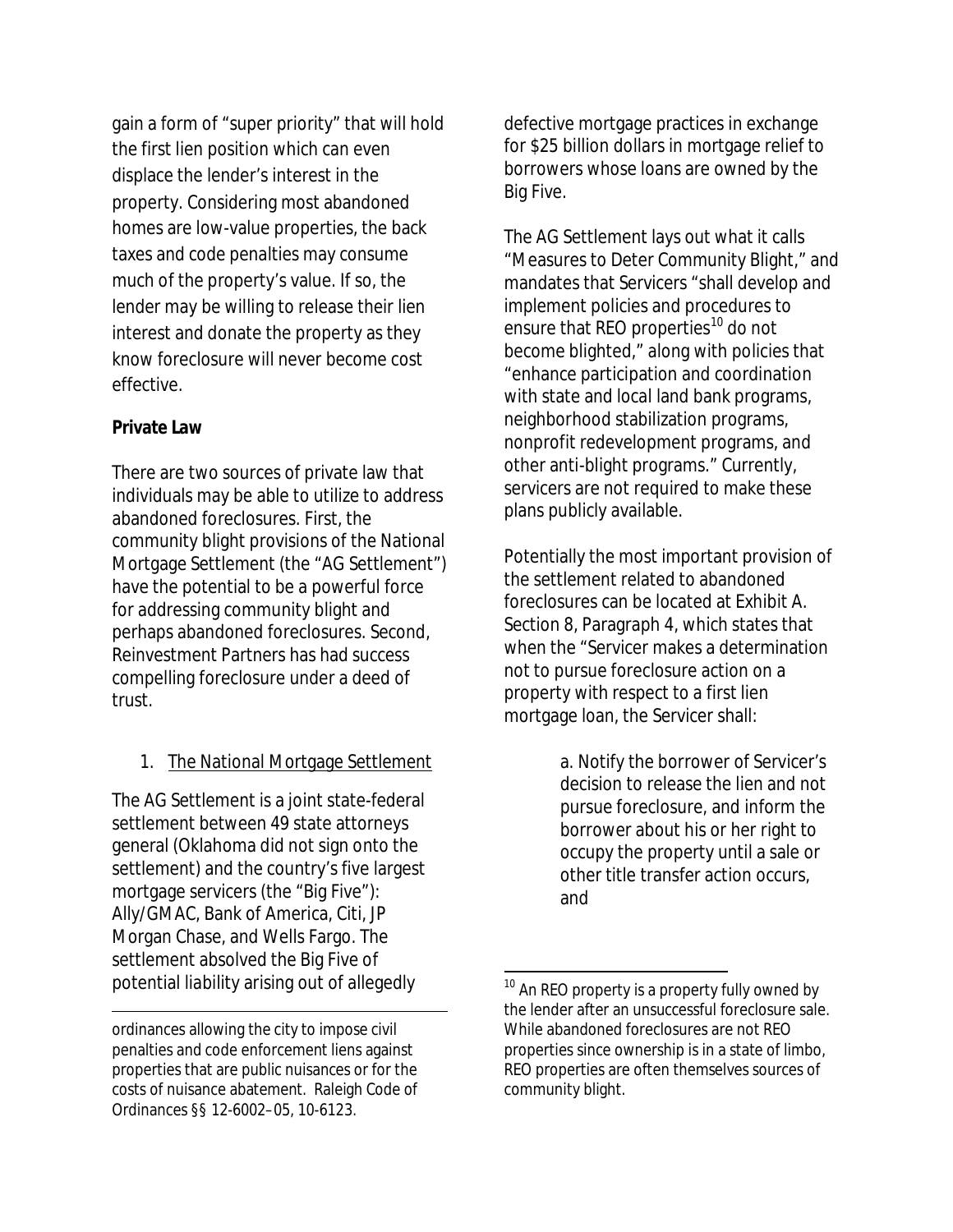b. Notify local authorities, such as tax authorities, courts, or code enforcement departments, when Servicer decides to release the lien and not pursue foreclosure."

In essence, this provision commands servicers who do not pursue foreclosure on a property to release the lien. The obvious problem with this mandate is that it does not define *when* or through what *procedures* a lender "makes a determination not to pursue foreclosure action." If a servicer delivers a formal notice required by state foreclosure law but does not complete the actual foreclosure sale, has the servicer made a "determination not to pursue foreclosure action"? If the servicer begins formal foreclosure proceedings but places the action on indefinite hiatus have they likewise made such a determination? Neither the AG Settlement nor any other authority offers guidance on the matter.

Thus, currently no law or provision of the AG Settlement explicitly requires a servicer to decide whether or not it intends to pursue foreclosure and, thus, lenders can avoid complying with the AG Settlement's blight provisions. But because allowing properties to remain in ownership limbo contributes to community blight, avoiding the decision to foreclose violates the spirit of the AG Settlement's blight provisions. There may, therefore, be an opportunity to convince the Monitor of the Mortgage Settlement or federal banking regulators that the time has come to make the letter of the law better match its spirit.

Three proposals in particular can help improve the efficacy of the AG Settlement. The first two relate specifically to

strengthening servicer obligations under Exhibit A. Section 8, Paragraph 4 of the AG Settlement. First, the monitor of the AG Settlement (the "Monitor") could require servicers to decide whether they intended to foreclose within a set time after the borrower's default. Second, the Monitor or federal regulation could establish a rebuttable presumption that a servicer or other lending institution has decided not to foreclose on a property if a defined time period of time has elapsed since the lender or service delivered a notice of foreclosure to the borrower, for example, if the foreclosure hasn't been completed after one year.

The third proposal takes a slightly different approach. Instead of focusing specifically on the obligation of a servicer with respect to any particular property, the Monitor could require servicers to make public the community blight plans they have been required to formulate. This would create access to information about the servicer's strategy regarding these issues at a more comprehensive scale, and thus should provide an opportunity for community groups and lenders to work together to remedy blighted conditions.

In the meantime, community groups can attempt to show that servicers have in fact decided whether or not to pursue foreclosure on a given property, thereby triggering the AG Settlement's blight provisions. Though not required by law, the servicer's records may show why no foreclosure action has been completed. The key, then, is to determine a way to compel the servicer to disclose their foreclosure records on the property in question.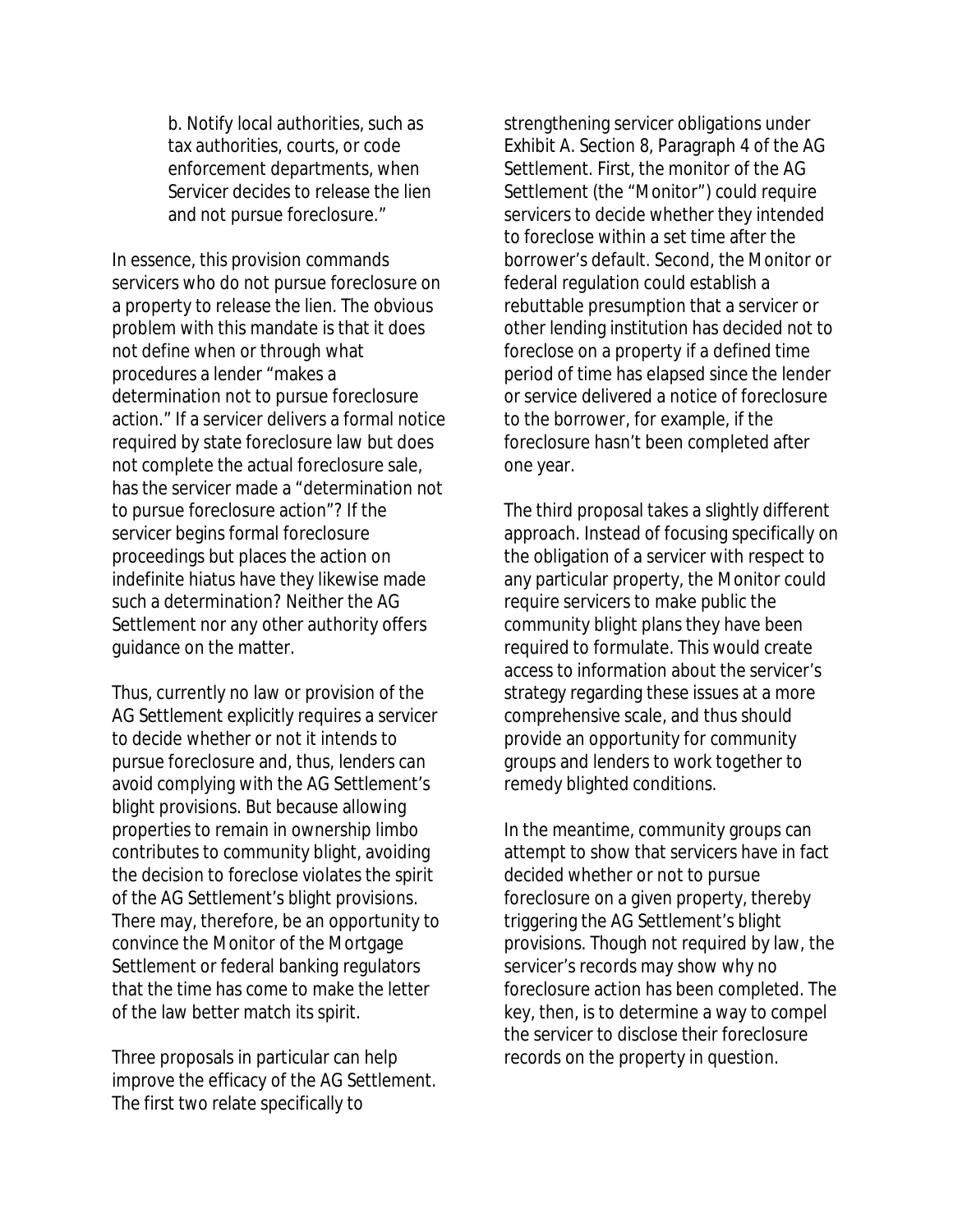One possible method may be to rely on any timelines existing in the state foreclosure statutes. In some states, such as North Carolina, an Order of Sale is only valid for 90 days after the original date of sale. After that time, the foreclosure trustee must return to court to obtain a new order.<sup>11</sup> It may be possible to persuade a court that a servicer must have determined whether or not it will foreclosure within this 90 day window, given the consequence of delaying. If so, a community group may be able to gain discovery into the servicer's files on the property and perhaps even force the servicer to finish the foreclosure action or release their lien interest in the property.

## 2. The Deed of Trust

Those fighting against abandoned foreclosures in their communities should also examine their state foreclosure laws to determine if non-judicial foreclosure under a deed of trust is allowed. If so, they may be able to pursue a third-party suit to compel foreclosure against the lender under the deed of trust. Compelling foreclosure removes the property from ownership limbo and allows a private owner or community organizations to take title to the property.

Many deeds of trust include mandatory language requiring foreclosure once the power of sale is invoked. Indeed, the Freddie Mac form deed of trust includes such mandatory language.<sup>12</sup> If the lender

 $\overline{\phantom{a}}$ 

has invoked the power of sale provision of the mortgage deed of trust after notifying the borrower and after a hearing with the clerk of court, a third party with standing  $13$ may be able to require the trustee to complete the foreclosure sale. Reinvestment Partners has successfully brought a third-party suit against Bank of America under a deed of trust before the Durham Clerk of Court, and Reinvestment Partners has drafted form motions that may assist others pursue this method of compelling foreclosure.

## **Conclusion**

 $\overline{a}$ 

Abandoned foreclosures can cause enormous harm to their surrounding community, yet there is no easy solution to the abandoned foreclosure crisis. However, with creative thinking and by using innovative approaches such as those outlined here, community groups can begin to reclaim their communities. Because no one solution can completely solve the abandoned foreclosure crisis or address every vacant property, Reinvestment Partners recommends using a multipronged approach. Combining the tools described above will allow community

 $11$  N.C.G.S. § 45-21.21(d).

<sup>12</sup>Freddie Mac, *North Carolina Deed of Trust Uniform Instrument*,

http://www.freddiemac.com/uniform/pdf/3034.p df

 $13$  A party's right to make a legal claim or seek judicial enforcement of a duty or right. Standing, BLACK'S LAW DICTIONARY (9<sup>th</sup> ed. 2009). To demonstrate standing to bring an action under the deed of trust, a third party needs to be able to show that the abandoned property has tangibly harmed them or their property interests (through increased crime or blight).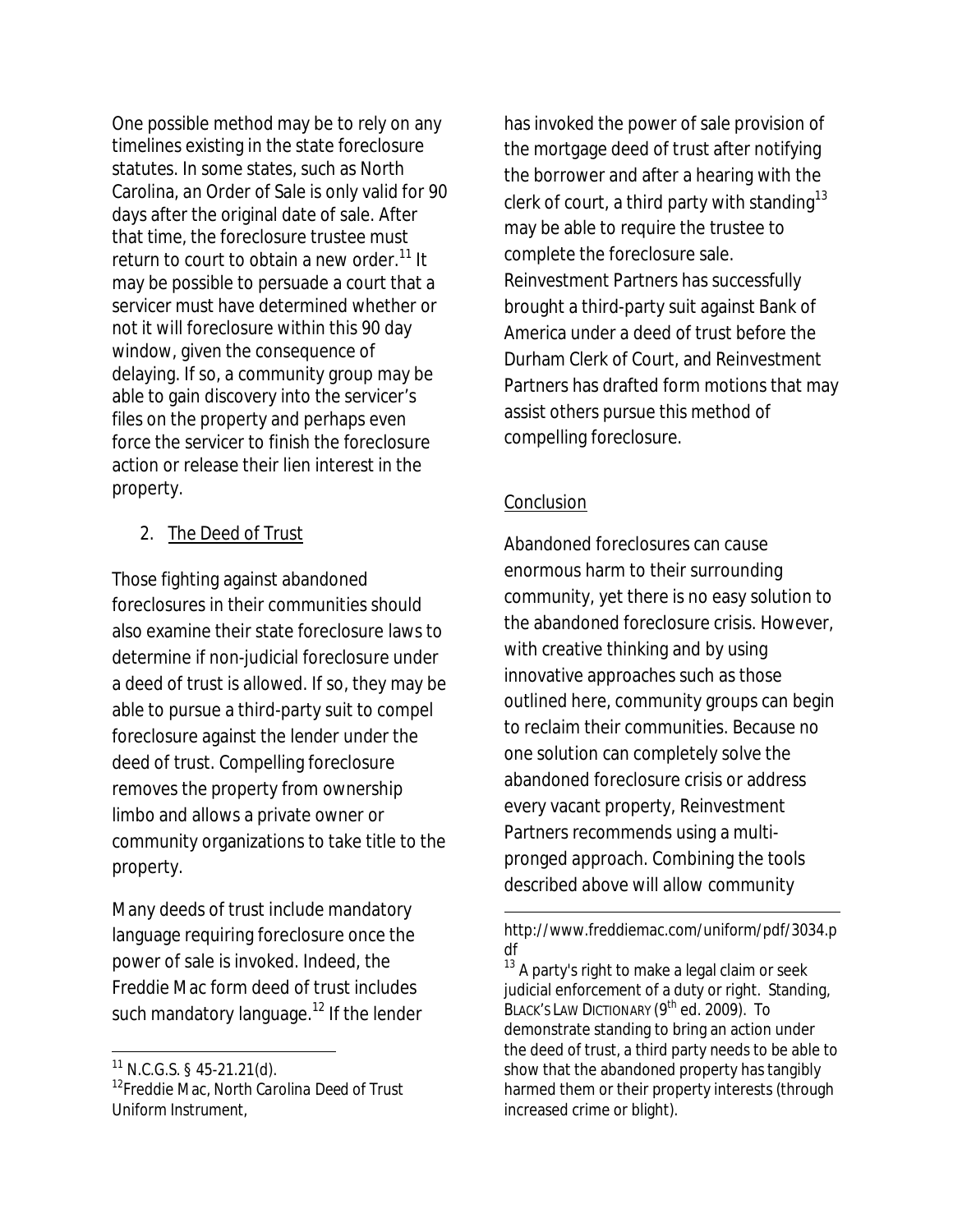groups to address the problem from all angles.

# **Bibliography**

- 1) Frank Alexander, *Land Banks and Land Banking* (June 2011), http://www.communityprogress.net /filebin/pdf/new\_resrcs/LB\_Book\_2 011\_F.pdf.
- 2) Sorell E. Negro, *You Can take it to the Bank, The Role of Land Banking in Dealing with Distressed Properties*, 35 NO. 9 ZONING AND PLANNING LAW REPORT 1 (Sep. 2012), *available at* http://www.rc.com/documents/ZPL R%202012%20Land%20Banking,%20

Negro%20with%20permission.pdf.

- 3) Stephan Whitaker and Thomas J. Fitzpatrick IV, *Land Bank 2.0: An Empirical Evaluation* (Nov. 2012), http://www.clevelandfed.org/resear ch/workpaper/2012/wp1230.pdf.
- 4) Thomas J. Fitzpatrick IV, *et al*., *The Effect of Local Housing Ordinances on Neighborhood Stability* (Dec. 2012),

http://www.clevelandfed.org/resear ch/workpaper/2012/wp1240.pdf.

5) Thomas J. Fitzpatrick IV and Stephan Whitaker, *Overvaluing Residential Properties and the Growing Glut of REO* (March 2012),

http://www.clevelandfed.org/resear ch/commentary/2012/2012-03.cfm.

- 6) Stephan Whitaker and Thomas J. Fitzpatrick IV, *The Impact of Vacant, Tax-Delinquent, and Foreclosed Property on Sales Prices of Neighborhood Homes* (March 2012), http://www.clevelandfed.org/resear ch/workpaper/2011/wp1123r.pdf.
- 7) Kermit J. Lind, *Can Public Nuisance Law Protect Your Neighborhood from Big Banks*, 44 SUFFOLK U. L. REV. 89 (2011), *available at*  http://papers.ssrn.com/sol3/papers. cfm?abstract\_id=1796063.
- 8) Frank S. Alexander, *Land Banking 101: A National Perspective* (Oct. 2012), http://blog.cookcountyil.gov/econo micdevelopment/wpcontent/uploads/2012/11/Frank-Alexander-Land-Bank-101-LBAC-Oct-31.pdf.
- 9) Joseph Shilling, *Code Enforcement and Community Stabilization: The Forgotten First Responders to Vacant and Foreclosed Homes*, 2 Alb. Gov't L. Rev. 101 (2009), *available at*  http://www.albanygovernmentlawr eview.org/articles/2/1/Schilling.pdf